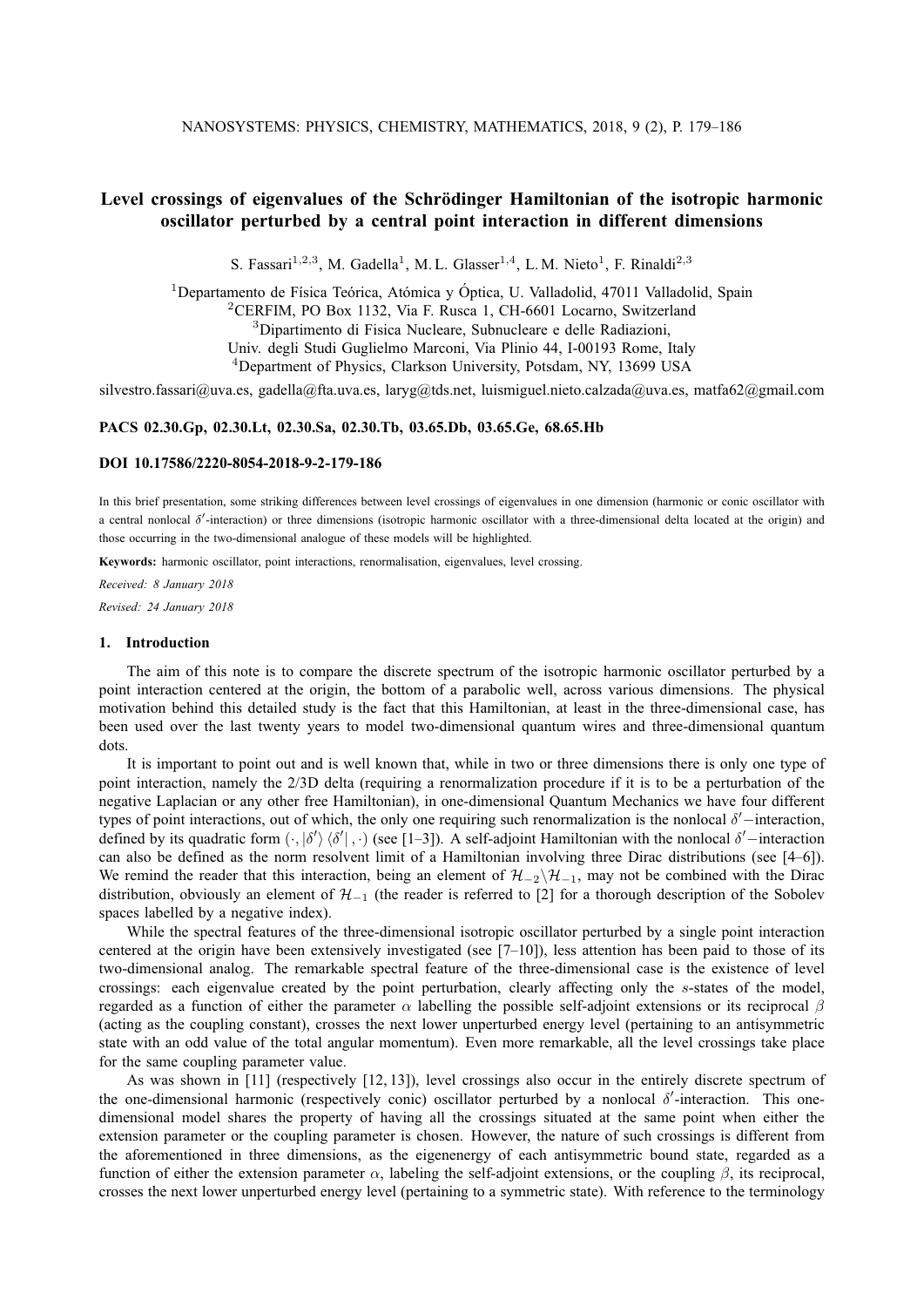introduced in [14], one could describe the one-dimensional model as Fermionic and the three-dimensional model as Bosonic.

Therefore, we believe it may be worth investigating the spectral properties of the two-dimensional analog in depth given the increasing importance of this particular dimension in modern Nanophysics. As expected, level crossings also occur in the two-dimensional case. However, it will be seen that the location of these crossings is no longer at a unique parameter value. Furthermore, while in odd dimensions the interaction must be attractive in order to produce the crossings, a weaker repulsive interaction will suffice in the two-dimensional model.

# **2. Level crossings in the discrete spectrum of the one-dimensional harmonic or conic oscillator perturbed by a central nonlocal** δ 0 **-interaction**

In this section, we shall review the findings of [11] (respectively [12, 13]) showing the occurrence of level crossings in the discrete spectrum of the harmonic (resp. conic) oscillator perturbed by a nonlocal  $\delta'$ -interaction centred at the minimum of the parabolic (resp. V-shaped) potential.

It is well known that the Schrödinger Hamiltonian perturbed by a Dirac distribution need not be defined by means of renormalization, since such a perturbation is infinitesimally small in the sense of quadratic forms (see [1,2]). Therefore, the Dirac distribution can be regarded as an element of  $\mathcal{H}_{-1}$ .

As anticipated earlier, the nonlocal  $\delta'$ -perturbation of the one-dimensional negative Laplacian, being an element of  $\mathcal{H}_{-2}\backslash\mathcal{H}_{-1}$ , requires instead either the self-adjoint extension method or coupling constant renormalisation to produce a self-adjoint Hamiltonian (see [1, 2]).

The spectral effects of such a singular perturbation on the harmonic oscillator were studied in [11] starting from the explicit expression for the resolvent of the self-adjoint operator  $H_\beta$  acting like  $H_0 = \frac{1}{2}$ 2  $\left[-\frac{d^2}{4}\right]$  $\left[\frac{d^2}{dx^2} + x^2\right]$  on the functions satisfying the condition  $\psi(0^+) - \psi(0^-) = -\beta \psi'(0)$ :

$$
[H_{\beta} - E]^{-1} = [H_0 - E]^{-1} + \frac{2|\Psi(E)\rangle\langle\Psi(E)|}{\frac{1}{\beta} - \frac{1}{\beta_0} + \frac{2\Gamma(3/4 - E/2)}{\Gamma(1/4 - E/2)}},\tag{1}
$$

with  $\beta_0 = \frac{\Gamma(1/4)}{2\Gamma(3/4)} \approx 1.47934$  and:

$$
\Psi(x;E) = \sum_{n=0}^{\infty} \frac{(2n+1)^{1/2} \psi_{2n}(0)}{(2n+3/2-E)} \psi_{2n+1}(x),\tag{2}
$$

 $\psi_n(x)$  being the *n*-th normalized eigenfunction of the harmonic oscillator. The latter function, having a jump discontinuity satisfying the condition  $\psi(0^+) - \psi(0^-) = -\beta \psi'(0)$ , is square summable since the sequence  $\psi_{2n}(0)$ behaves like  $n^{-1/4}$  as  $n \to \infty$ . Hence, the equation determining the bound state energies of  $H_\beta$  is:

$$
\frac{1}{\beta_0} - \frac{1}{\beta} = \frac{2\Gamma(3/4 - E/2)}{\Gamma(1/4 - E/2)}.
$$
\n(3)

Clearly, given that the perturbation does not affect the symmetric subspace, the even eigenvalues  $E_{2n}$  =  $2n + 1/2$  of the unperturbed harmonic oscillator are still in the discrete spectrum for any value of  $\beta$ . Each new odd energy level created by the perturbation is a decreasing function of the coupling parameter  $\beta$  (as can be easily seen by means of implicit differentiation), namely  $E_{2n+1}(\beta)$ . For  $\beta = 0$ , the operator trivially coincides with  $H_0$ , so the odd eigenvalues are also those of the harmonic oscillator  $E_{2n+1} = 2n + 3/2$ . Something remarkable occurs for  $\beta = \beta_0$ : as the left hand side of (3) vanishes, the only values of the energy that can satisfy (3) are those that make the Gamma function in the denominator diverge, which implies that  $1/4 - E/2 = -n$ , or equivalently  $E_{2n+1}(\beta_0) = 2n+1/2$ . Therefore, the discrete spectrum of  $H_{\beta_0}$  consists only of the doubly degenerate eigenvalues  $E_{2n}(\beta_0) = E_{2n+1}(\beta_0) = 2n + 1/2$ . As  $E_{2n+1}(\beta) < E_{2n}(\beta) = 2n + 1/2$  for any  $\beta > \beta_0$ , we have infinitely many level crossings to the right of the critical value  $\beta_0$  of the coupling parameter. The plot shown in Fig. 1 depicts the three lowest level crossings.

It is worth pointing out from a physical point of view that, since the symmetry of the ground state eigenfunction changes from symmetric to antisymmetric for any  $\beta > \beta_0$ , the model exhibits a quantum phase transition. Furthermore, the effect produced by the singular  $\delta'$ -perturbation is far stronger than the Zeldovich effect produced by the δ−interaction due to the fact that the horizontal asymptotes of the curves are situated below the horizontal lines pertaining to the unperturbed symmetric eigenvalues (see [15–17] for a detailed description of the spectrum of the 1D harmonic oscillator perturbed by Dirac distributions).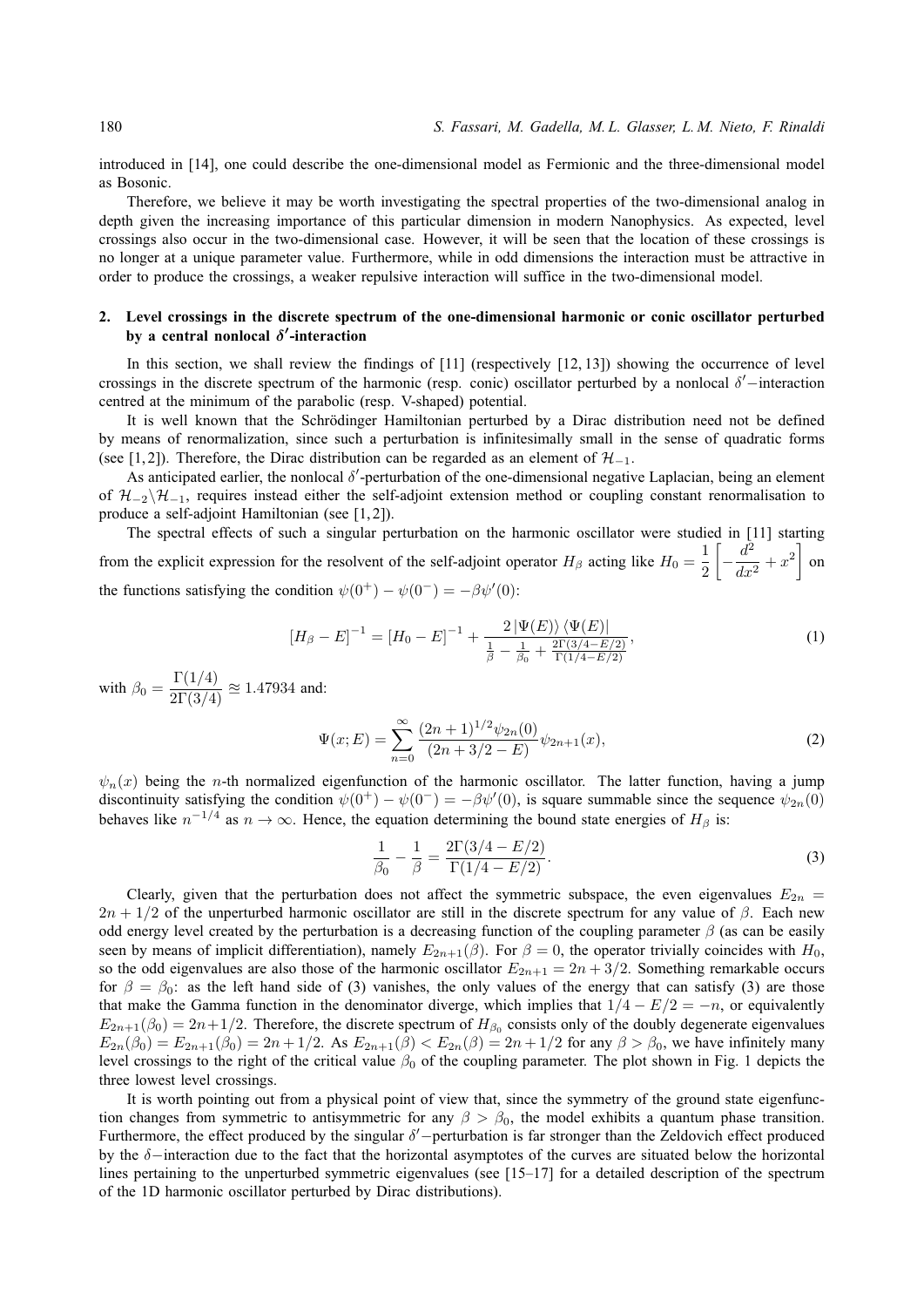

FIG. 1. The curves of the four lowest eigenenergies of  $H_\beta$  as functions of the coupling parameter  $\beta$ , and the level crossings occurring at  $\beta = \beta_0 = \frac{\Gamma(1/4)}{2\Gamma(3/4)} \approx 1.47934$ . The horizontal lines are the even energy levels of the unperturbed harmonic oscillator:  $E_0 = 1/2$  (yellow),  $E_2 = 5/2$  (green),  $E_4 = 9/2$  (red)

The same spectral pattern has recently been encountered in the discrete spectrum of the self-adjoint Hamiltonian of the conic oscillator  $H^c_\beta$  acting like  $H^c_0 = \frac{1}{2}$ 2  $\left[-\frac{d^2}{4}\right]$  $\left\{\frac{d^2}{dx^2} + |x|\right\}$  on functions satisfying the condition  $\psi(0^+) - \psi(0^-) = 0$  $-\beta\psi'(0)$ , whose resolvent is explicitly given by (see [12,13] for the procedure requiring renormalization needed to define  $H^c_\beta$ ):

$$
\left[H_{\beta}^{c}-E\right]^{-1}=\left[H_{0}-E\right]^{-1}+\frac{|\Psi^{c}(E)\rangle\langle\Psi^{c}(E)|}{\frac{1}{\beta}-\frac{\text{Ai}(0)\text{Ai}'(-2E)-\text{Ai}'(0)\text{Ai}(-2E)}{\text{Ai}(0)\text{Ai}(-2E)}},\tag{4}
$$

with:

$$
\Psi^{c}(x;E) = \frac{1}{2^{1/2}} \sum_{n=1}^{\infty} \frac{\psi_{2n}(x)}{(E_{2n} - E)},
$$
\n(5)

where  $\psi_{2n}(x)$  is the 2n-th normalized eigenfunction (pertaining to an antisymmetric bound state) of  $H_0^c$  and  $E_{2n}$ the corresponding eigenvalue, fully investigated in [18]. The function  $\Psi^c(x; E)$  is also a square summable function since the sequence  $(E_{2n}-E)^{-1}$  behaves like  $n^{-2/3}$  as  $n \to \infty$  and has a jump discontinuity at the origin satisfying the condition  $\psi(0^+) - \psi(0^-) = -\beta \psi'(0)$ .

As a consequence, the bound state equation reads:

$$
\frac{1}{\beta} = \frac{\text{Ai}(0)\text{Ai}'(-2E) - \text{Ai}'(0)\text{Ai}(-2E)}{\text{Ai}(0)\text{Ai}(-2E)},
$$
\n(6)

or equivalently:

$$
\beta = \frac{\text{Ai}(0)\text{Ai}(-2E)}{\text{Ai}(0)\text{Ai}'(-2E) - \text{Ai}'(0)\text{Ai}(-2E)}.
$$
\n(7)

Given that  $Ai'(-2E_{2n-1}) = 0$  for any  $n \ge 1$ , it follows that, if the energy is exactly equal to any odd eigenvalue (pertaining to a symmetric bound state), the right hand side of (7) is equal to:

$$
\beta_0^c = -\frac{\text{Ai}(0)}{\text{Ai}'(0)},\tag{8}
$$

which implies that such eigenvalues cause the denominator of the rank one operator on the right hand side of (4) for the special value of the coupling parameter  $\beta = \beta_0^c = -\frac{\text{Ai}(0)}{\text{Ai}'(0)}$  $\frac{A_1(0)}{Ai'(0)} \approx 1.37172$  to vanish. This leads to their double degeneracy as eigenvalues of the Hamiltonian  $H_{\beta_0^c}^c$  and the ensures level crossings at that particular value of the coupling.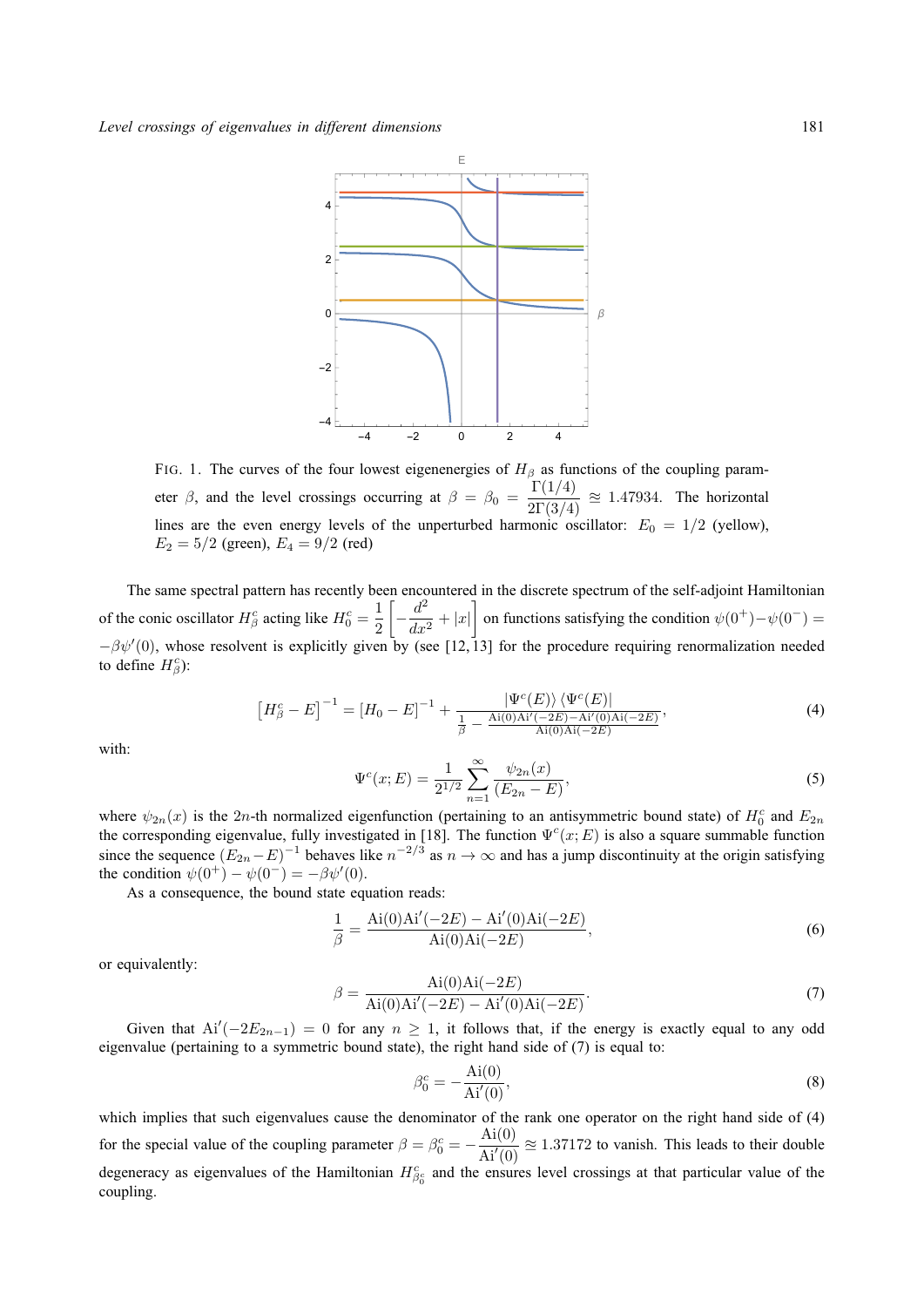The blue curves in Fig. 2 depict  $E_0(\beta)$ ,  $E_2(\beta)$  and  $E_4(\beta)$ , the three lowest lying energy levels pertaining to antisymmetric bound states generated by the singular perturbation as functions of the coupling parameter. The yellow horizontal line represents  $E_1$  and the green one  $E_3$ , the energies of the two lowest symmetric bound states. Quite obviously, the spacing between two consecutive energy levels of  $H_0^c$ , the Hamiltonian of the unperturbed conic oscillator, is not constant in contrast with what happens for the harmonic oscillator. Nevertheless, the spectral features are qualitatively identical to those observed in the latter case: all the level crossings take place for the same value of the coupling parameter which is located to the right of the origin. Identically to what has already been seen in the case of the harmonic oscillator, the effect produced by this perturbation is far stronger than the one named after Zeldovich occurring for an attractive  $\delta$ −interaction.



FIG. 2. The curves of the three lowest eigenenergies as functions of the coupling parameter  $\beta$ , and the level crossings occurring at  $\beta = \beta_0^c = -\frac{\text{Ai}(0)}{\text{Ai}'(0)}$  $\frac{A_1(0)}{Ai'(0)} \approx 1.37172$ . The horizontal lines are the energy levels of the unperturbed conic oscillator:  $E_1$  (yellow) and  $E_3$  (green)

# **3. Level crossings in the discrete spectrum of the three-dimensional isotropic harmonic oscillator perturbed by a central** δ**-interaction**

It is well known that the three-dimensional negative Laplacian perturbed by the Dirac distribution cannot be defined by means of the KLMN theorem since such a perturbation is no longer infinitesimally small in the sense of quadratic forms (see  $[1, 2]$ ). The same obviously holds in the presence of an harmonic confining potential.

The self-adjoint operator  $H_\beta$ , representing the Hamiltonian of he three-dimensional isotropic harmonic oscillator perturbed by a central δ−interaction, defined either by means of the self-adjoint extension method or renormalization, has been investigated in depth in [7–10]. The entirely discrete spectrum of the operator, in particular the lowest lying eigenvalues, has also been studied in detail in those papers. The operator is rigorously defined by means of the explicit formula for its resolvent, namely:

$$
[H_{\beta} - E]^{-1} = [H_0 - E]^{-1} + \frac{2|\Psi(E)\rangle\langle\Psi(E)|}{\frac{1}{\beta} - \frac{1}{\beta_0} + \frac{\Gamma(3/4 - E/2)}{\pi\Gamma(1/4 - E/2)}},\tag{9}
$$

with  $\beta_0 = \frac{\pi \Gamma(1/4)}{\Gamma(3/4)} \approx 9.29495$  and:

$$
\Psi(x,y,z;E) = \sum_{n_1=0}^{\infty} \sum_{n_2=0}^{\infty} \sum_{n_3=0}^{\infty} \frac{\psi_{2n_1}(0)\psi_{2n_2}(0)\psi_{2n_3}(0)}{2n_1 + 2n_2 + 2n_3 + \frac{3}{2} - E} \psi_{2n_1}(x)\psi_{2n_2}(y)\psi_{2n_3}(z),
$$
\n(10)

whose norm, for any  $E < 0$ , is bounded by:

$$
\left[\sum_{n=0}^{\infty} \frac{\psi_{2n}^2(0)}{(2n+\frac{1}{2})^{2/3}}\right]^{3/2} < \infty,\tag{11}
$$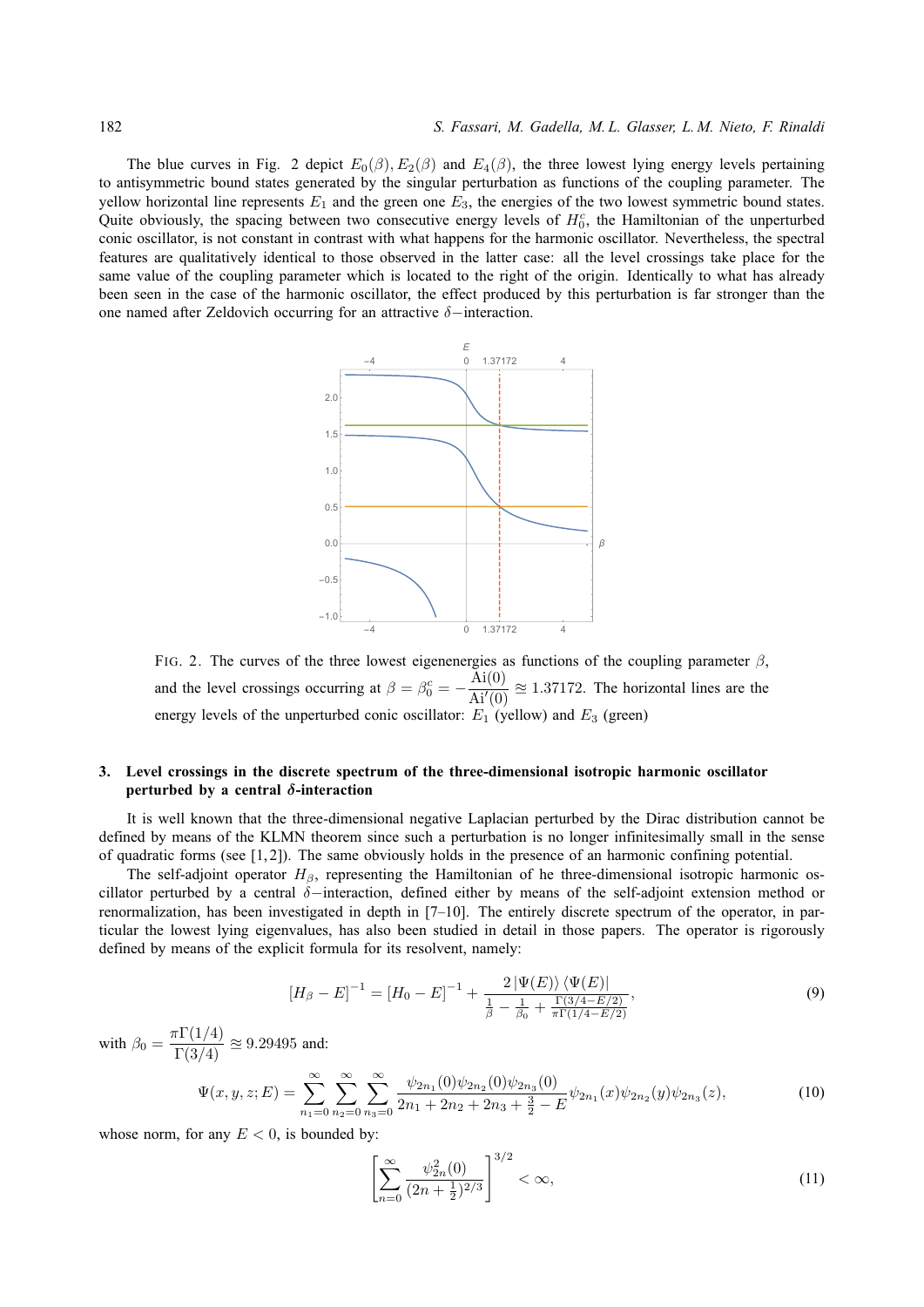since the sequence  $\psi_{2n}(0)$  behaves like  $n^{-1/4}$  as  $n \to \infty$ .

As is well known, the eigenenergy  $2n_1 + 2n_2 + 2n_3 + \frac{3}{2}$  $\frac{3}{2}$  in the discrete spectrum of the three-dimensional isotropic harmonic oscillator has degeneracy  $\frac{1}{2}(2n_1 + 2n_2 + 2n_3 + 1)(2n_1 + 2n_2 + 2n_3 + 2)$ . Out of all the eigenstates sharing this energy, only the one having radial symmetry will be affected by the 3D point perturbation and give rise to a new simple eigenvalue, thus lowering the original degeneracy of the level to  $\frac{1}{2}(2n_1 + 2n_2 +$  $2n_3 + 1(2n_1 + 2n_2 + 2n_3 + 2) - 1$ . This new simple eigenvalue is determined as a function of the coupling parameter by the equation:

$$
\frac{1}{\beta_0} - \frac{1}{\beta} = \frac{\Gamma(3/4 - E/2)}{\pi \Gamma(1/4 - E/2)}.
$$
\n(12)

It is worth noting that, apart from the different constant multiplying the ratio of Gamma functions on the right hand side, the latter equation is of the same type of (3). However, the zeros of the entire function  $\frac{1}{\pi \Gamma(1/4 - E/2)}$ are now given by  $E = 2N + \frac{5}{2}$  $\frac{1}{2}$ , the eigenenergies pertaining to the antisymmetric states, so that for the particular value  $\beta = \beta_0$  the degeneracy of the next lower antisymmetric state increases by one. Hence, we get level crossings occurring for the unique value of the coupling parameter, namely  $\beta_0 = \frac{\pi \Gamma(1/4)}{\Gamma(3/4)} \approx 9.29495$ . Therefore, the 3D point perturbation must be strongly attractive in order to exhibit the level crossing phenomenon.

In Fig. 3, the lowest level crossings between the new eigenvalues created by the point perturbation and the antisymmetric levels  $E = \frac{5}{2}$  $\frac{5}{2}, \frac{9}{2}$  $\frac{9}{2}, \frac{13}{2}$  $\frac{2}{2}$ , clearly unaffected by the singular perturbation, are depicted. Therefore, also in the three-dimensional case, the effect is stronger than the Zeldovich effect that would occur in the presence of any short range interaction.



FIG. 3. The three lowest level crossings between the new eigenvalues created by the point perturbation and the antisymmetric levels  $E = \frac{5}{2}$  $\frac{5}{2}, \frac{9}{2}$  $\frac{9}{2}, \frac{13}{2}$  $\frac{10}{2}$ , clearly unaffected by the singular perturbation

# **4. Level crossings in the discrete spectrum of the two-dimensional isotropic harmonic oscillator perturbed by a central** δ**-interaction**

In perfect analogy with the three-dimensional case, the two-dimensional self-adjoint Hamiltonian  $H_\beta$  representing the Hamiltonian of the two-dimensional isotropic harmonic oscillator perturbed by a central δ−interaction, can be defined by means of the self-adjoint extension theory or by renormalization. Its discrete spectrum, in particular the lowest lying eigenvalues, has been investigated far less than the three-dimensional analog (see [19, 20]).

As the intermediate steps would be identical to those for the three-dimensional case (see [7]), we omit them and write the limit as  $N \to \infty$  in the norm topology of the resolvents, that is to say the counterpart of (4) in [7]: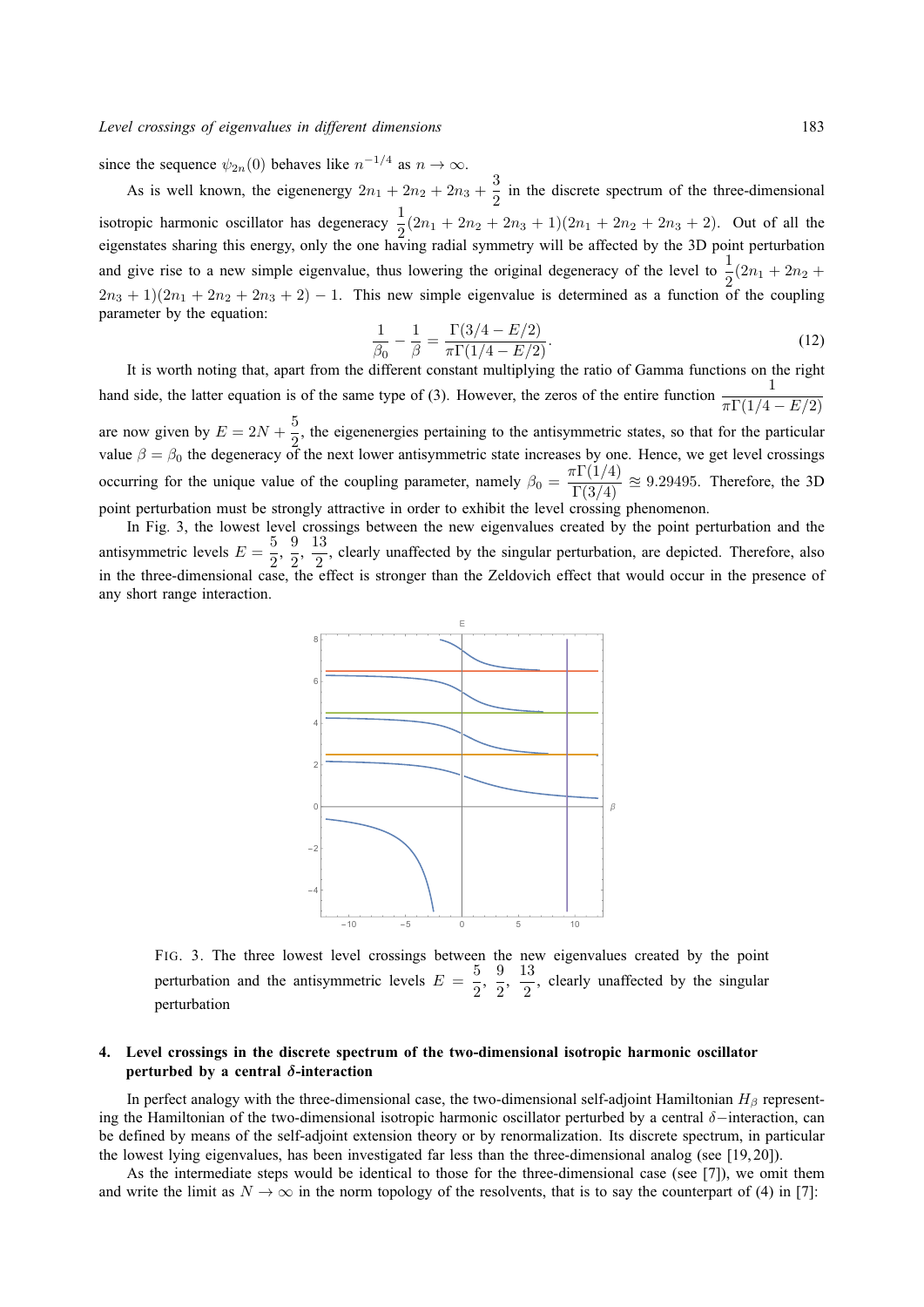$$
(H_{\beta} - E)^{-1} = (H_0 - E)^{-1} + \frac{|\Psi(E)\rangle\langle\Psi(E)|}{\frac{1}{\beta} - E\sum_{n_1=0}^{\infty}\sum_{n_2=0}^{\infty}\frac{\psi_{2n_1}^2(0)\psi_{2n_2}^2(0)}{(2n_1 + 2n_2 + 1)(2n_1 + 2n_2 + 1 - E)}}\tag{13}
$$

with:

$$
\Psi(x, y; E) = \sum_{n_1=0}^{\infty} \sum_{n_2=0}^{\infty} \frac{\psi_{2n_1}(0)\psi_{2n_2}(0)}{2n_1 + 2n_2 + 1 - E} \psi_{2n_1}(x)\psi_{2n_2}(y),
$$
\n(14)

whose norm, for any  $E < 0$ , is bounded by:

$$
\sum_{n=0}^{\infty} \frac{\psi_{2n}^2(0)}{(2n+\frac{1}{2})} < \infty \tag{15}
$$

since the sequence  $\psi_{2n}(0)$  behaves like  $n^{-1/4}$  as  $n \to \infty$ .

Given that the eigenvalues of the operator  $H_\beta$  are exactly the poles of its resolvent, in order to achieve an accurate description of the spectrum (obviously being exclusively discrete) of the operator, we need only look for the solutions of the equation:

$$
\frac{1}{\beta} = E \sum_{n_1=0}^{\infty} \sum_{n_2=0}^{\infty} \frac{\psi_{2n_1}^2(0)\psi_{2n_2}^2(0)}{(2n_1 + 2n_2 + 1)(2n_1 + 2n_2 + 1 - E)}.
$$
\n(16)

The striking difference between the latter equation and its three-dimensional counterpart is that the right hand side cannot be recast as a ratio of Gamma functions; this can be seen as follows. By exploiting the well-known integral relationship between the resolvent and the semigroup for any semibounded operator for any  $E$  below the lowest point in the spectrum (see, e.g., [21] page 204), as well as the fact that the integral kernel of the semigroup of the two-dimensional harmonic oscillator is perfectly separable, we get that the right hand side of the above equation reads for any  $E \leq 1$ :

$$
\frac{1}{\beta} = \frac{1}{\pi} \int_{0}^{\infty} \frac{e^t \left(e^{Et} - 1\right)}{e^{2t} - 1} dt = \frac{1}{\pi} \int_{0}^{\infty} \frac{e^{-t} \left(e^{Et} - 1\right)}{1 - e^{-2t}} dt = \frac{1}{\pi} \int_{0}^{1} \frac{\xi^{-E} - 1}{1 - \xi^2} d\xi. \tag{17}
$$

It is not difficult to show that the last integral on the right hand side can be recast as a limit of an expression involving Gamma functions so that the bound state equation becomes:

$$
\alpha = \frac{1}{2\pi} \lim_{\varepsilon \to 0+} \Gamma(\varepsilon) \left[ \frac{\Gamma(1/2 - E/2)}{\Gamma(1/2 - E/2 + \varepsilon)} - \frac{\Gamma(1/2)}{\Gamma(1/2 + \varepsilon)} \right]. \tag{18}
$$

By exploiting the well-known identity:

$$
\Gamma(\varepsilon)\Gamma(1-\varepsilon) = \frac{\pi}{\sin(\pi\varepsilon)},
$$

and the limits:

$$
\lim_{\varepsilon \to 0+} \frac{\sin(\pi \varepsilon)}{\varepsilon} = \pi, \qquad \lim_{\varepsilon \to 0+} \Gamma(1-\varepsilon) = 1,
$$

equation (18) can be transformed into:

$$
\alpha = \frac{1}{2\pi} \lim_{\epsilon \to 0+} \frac{1}{\epsilon} \left[ \frac{\Gamma(1/2 - E/2)}{\Gamma(1/2 - E/2 + \epsilon)} - \frac{\Gamma(1/2)}{\Gamma(1/2 + \epsilon)} \right].
$$
\n(19)

The limit on the right hand side exists, which leads to an expression involving the difference of two different values of the logarithmic derivative of the Gamma function, namely:

$$
\frac{1}{2\pi} \left[ \frac{\Gamma'(1/2)}{\Gamma(1/2)} - \frac{\Gamma'(1/2 - E/2)}{\Gamma(1/2 - E/2)} \right] = \frac{1}{2\pi} \left[ (\ln \Gamma)'(1/2) - (\ln \Gamma)'(1/2 - E/2) \right].
$$
 (20)

By noting that:

$$
(\ln \Gamma)'(x) = F(x - 1) = -\gamma - \sum_{n=1}^{\infty} \left( \frac{1}{n + x - 1} - \frac{1}{n} \right),\tag{21}
$$

where  $\gamma$  denotes the Euler-Mascheroni constant and  $F(x - 1)$  is the Digamma function, the latter expression can be recast as:

$$
\frac{1}{2\pi} \Big[ F(-1/2) - F(-1/2 - E/2) \Big] = \frac{E}{4\pi} \sum_{n=1}^{\infty} \frac{1}{\left( n - \frac{1}{2} \right) \left( n - \frac{1+E}{2} \right)}.
$$
\n(22)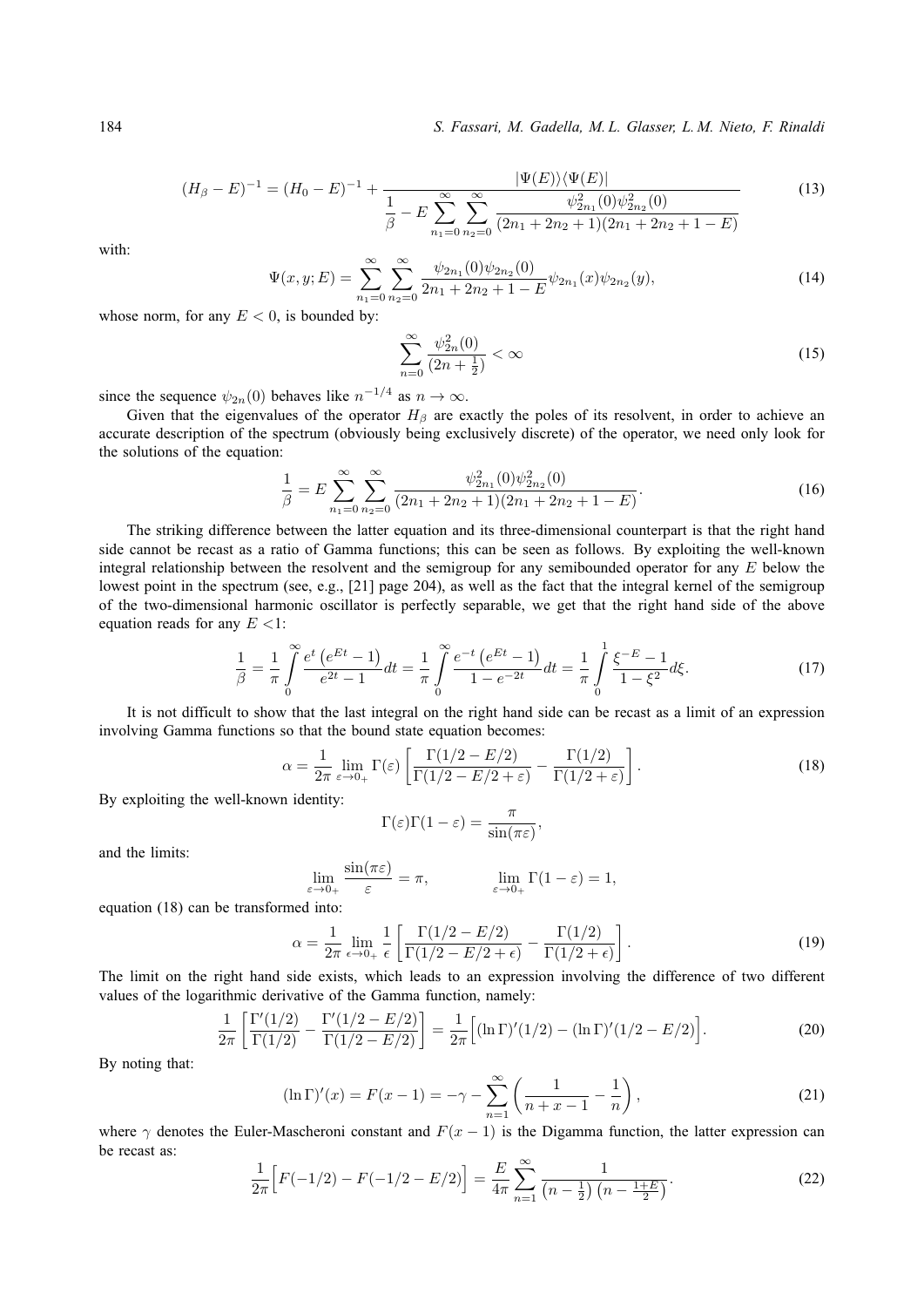Hence, the equation determining the perturbed eigenvalues of our Hamiltonian can be written either in terms of the difference of two different values of the Digamma function or in terms of a simple series (reducing to a telescoping one when  $E$  is any integer with the exclusion of all odd positive ones):

$$
\frac{1}{\beta} = \frac{1}{2\pi} \left[ F(-1/2) - F(-1/2 - E/2) \right] = \frac{E}{4\pi} \sum_{n=0}^{\infty} \frac{1}{\left( n + \frac{1}{2} \right) \left( n + \frac{1 - E}{2} \right)}.
$$
\n(23)

In particular, for any  $E$  given by a positive even number, the total energy of an antisymmetric state, the series on the right hand side becomes a simple telescoping series so that it is rather straightforward to find the location of the points where level crossings occur. For the lowest antisymmetric level with  $E = 2$  we find  $\beta_1 = -\pi$ , whereas for the upper one  $E = 4$  we have  $\beta_2 = -\frac{3}{4}$  $\frac{5}{4}\pi$ .

Figure 4 depicts the two lowest level crossings between the new eigenvalues of the perturbed Hamiltonian as functions of the strength of the point interaction and the two lowest antisymmetric levels of the 2D harmonic oscillator clearly belonging to the spectrum of perturbed Hamiltonian. As anticipated in the introduction, the first striking difference between Fig. 4 and Fig. 3, its three-dimensional counterpart, is that in the plot of the twodimensional model the level crossings take place to the left of the origin, which implies that in two dimensions the point perturbation need only be weakly repulsive to produce the level crossing. Furthermore, each level crossing occurs at a different value of the coupling parameter.



FIG. 4. Plot of the two lowest level crossings between the eigenvalues created by the point perturbation and the two lowest antisymmetric levels of the harmonic oscillator which also belong to the spectrum of the perturbed Hamiltonian

#### **5. Final remarks**

The spectral phenomenon known as "level crossing of eigenvalues" has been investigated by considering the entirely discrete spectrum of four different energy operators: the Hamiltonian of the one-dimensional harmonic oscillator perturbed by a nonlocal  $\delta'$ -interaction, the Hamiltonian of the one-dimensional conic oscillator perturbed by the same singular interaction, the Hamiltonian of the two-dimensional harmonic oscillator perturbed by a  $\delta$ interaction and its three-dimensional analog. All the point perturbations considered are highly singular so that the KLMN theorem used to define the  $\delta$ -perturbation in one dimension may not be invoked.

Although the level crossings in the one-dimensional models share with the three-dimensional model the property of occurring for a unique positive value of the coupling parameter (representing an attractive interaction), their nature is fundamentally different since in one dimension the eigenvalues pertaining to the antisymmetric bound states created by the singular perturbation cross the unperturbed even energy levels, exactly the opposite of what happens in three dimensions.

The two-dimensional model exhibits entirely different features; the crossings take place for different negative values of the coupling parameter so that the singular interaction need only be weakly repulsive to produce the crossings. From a mathematical point of view, the difference is due to the absence of a ratio of Gamma functions in the bound state equation and the appearance of a difference of Digamma functions as a consequence of the